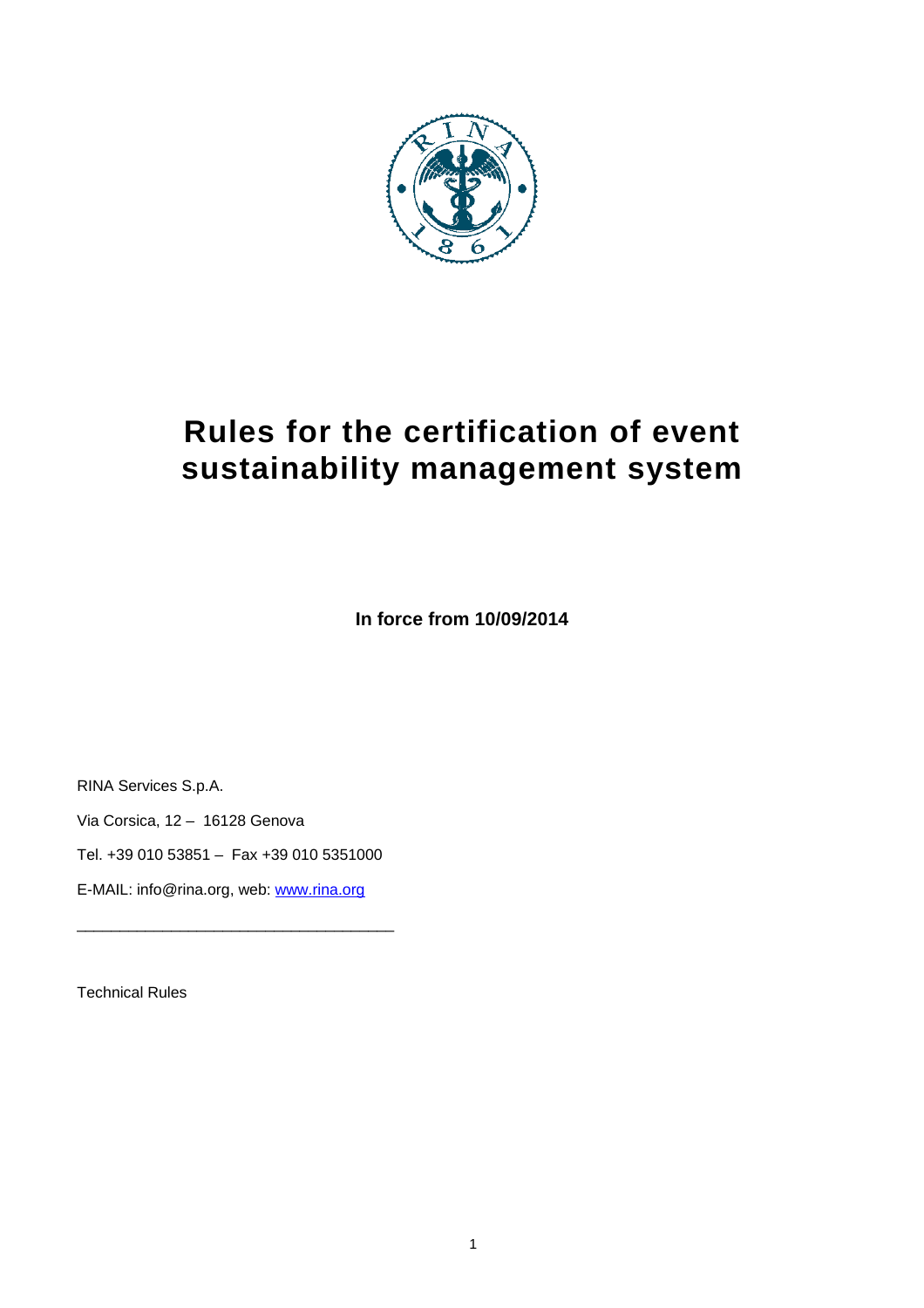## **CHAPTER 1 - GENERAL**

# **1.1**

These Rules define the procedures applied by RINA Services S.p.A. (RINA) for the certification of event sustainability management systems according to the international standard ISO 20121:2012 – Event Sustainability Management Systems – Requirements with guidance for use.

## **1.2**

These Rules define how to apply for, obtain, retain and use this certification, as well as its possible suspension and revocation.

For any issues not covered in this document, reference is to be made to the "GENERAL CONTRACT CONDITIONS GOVERNING SYSTEM, PRODUCT AND PERSONNEL CERTIFICATION", available on the RINA web site.

# **1.3**

RINA issues certification to organisations which apply for it, according to the requirements of the UNI CEI EN ISO/IEC 17021:2011 Standard «Conformity Assessment – Requirements for bodies providing audit and certification of management systems».

## **1.4**

Certification is open to all organisations and does not depend on whether they belong to an association or group.

RINA applies its current certification fees and guarantees fairness and uniformity of application. RINA is entitled to refuse certification requests from organisations which have been subject to, or whose production or activities have been subject to, restriction, suspension or proscription by a public authority.

Should RINA refuse a certification request, the reasons for the refusal will be communicated to the applicant.

# **1.5**

The certificate issued by RINA pertains exclusively to a single organisation, where organisation means a group, company, enterprise, body or institution, or parts and combinations thereof, whether associated or not, public or private, with its own functional and administrative structure. For organisations with more than one operating unit, each operating unit can be defined as an

organisation.

# **1.6**

The participation of observers at audits is to be agreed in advance between RINA and the organisation.

The Body guaranteeing the certificates

(Accreditation Body) issued by RINA may require its observers to participate in the audits performed by RINA, in order to ascertain whether the auditing methods applied by RINA comply with the relative standards.

If the organisation does not allow observers from accreditation bodies to participate, the validity of the certificate is suspended.

# **1.7**

The terminology used in these Rules is the same as the one in the UNI CEI EN ISO/IEC 17000:2005 Standard.

## **CHAPTER 2 – ISSUE OF THE CERTIFICATE OF CONFORMITY**

# **2.1**

To obtain RINA certification, a Management System must comply with the requirements of the ISO 20121:2012 Standard, as well as with any additional elements indicated by the accreditation bodies (for example: ACCREDIA/"RT" documents). In connection with accreditation, RINA must abide by certain reference documents issued by the accreditation bodies. These documents can be obtained by contacting RINA or the accreditation bodies directly (for example, by consulting their web sites).

## **2.2**

Organisations wishing to obtain certification of their management system must provide RINA with the main data of their organisation and pertinent activities carried out, as well as the location of the site(s), by filling in and returning to RINA the "Informative Questionnaire", which can be downloaded from the site www.rina.org or by contacting RINA.

This information is to be provided by an authorised representative of the applicant organisation. This information will be used to prepare a quotation.

The organisation is to formalise its order by sending RINA the request form (generally enclosed with the offer) or through a contract duly signed by the Chief Executive Officer or by an authorised representative through a power of attorney.

On receipt of the request form or of the signed contract and following a preliminary check to ensure it is complete, RINA sends the organisation written confirmation of acceptance of the request. The organisation's request, which makes specific reference to these Rules, and relative acceptance by RINA contractually formalise the relationship between RINA and the organisation and the applicability of these Rules.

# **2.3**

The contract stipulated between RINA and the organisation covers:

- the initial audit consisting of two stages and, following its successful outcome, issue of the certificate;
- subsequent surveillance audits;
- any additional services specified in the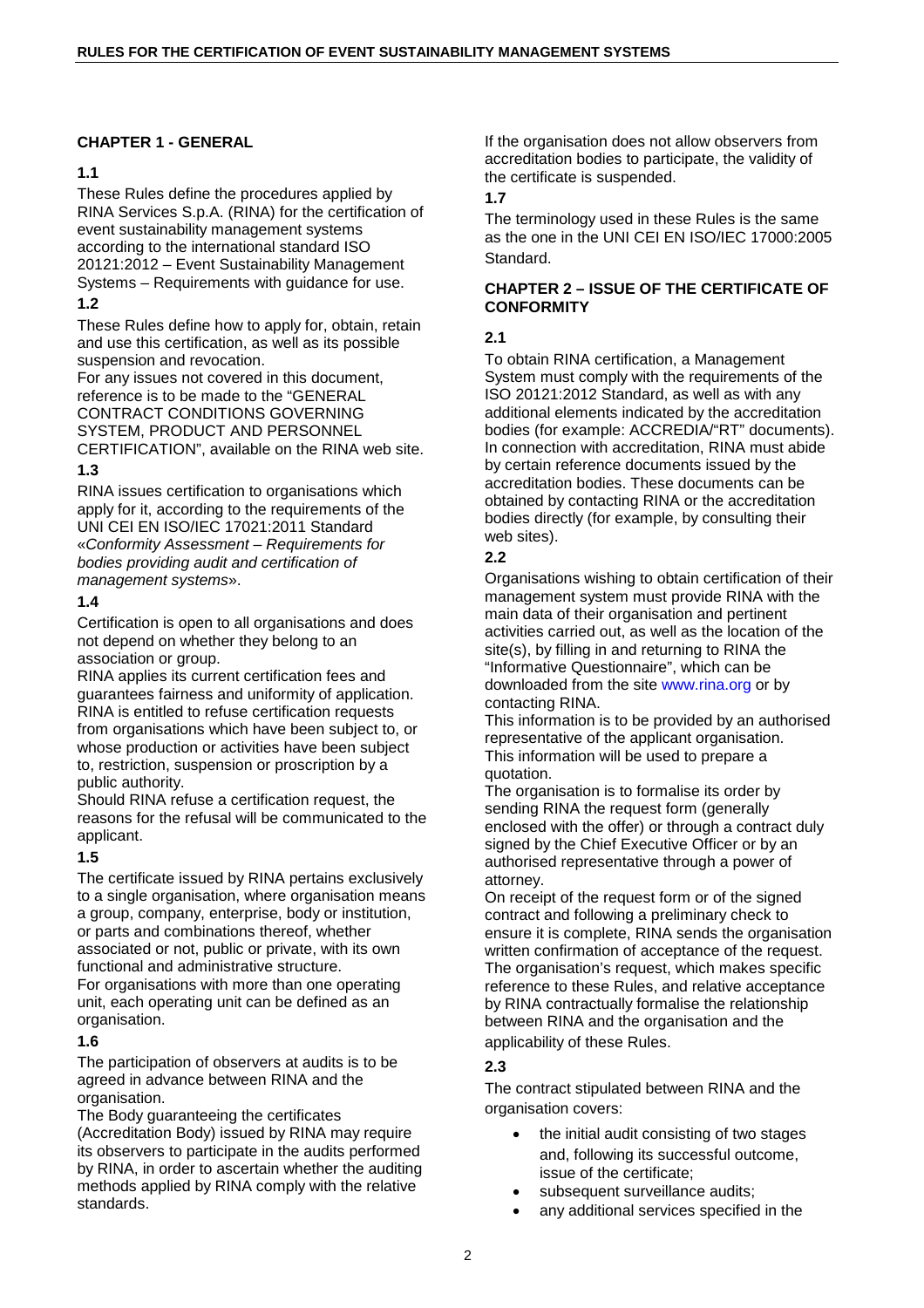offer, including the pre-audit, if requested by the organisation.

#### **2.4**

Together with the request for certification of compliance or immediately after, the organisation is to make available to RINA:

- the manual of the event sustainability management system (latest valid edition) if available, or the documented information required by the standard;
- a list of internal procedures related to the management system;
- a copy of the Chamber of Commerce registration certificate or equivalent document, as evidence that the organisation exists and of the activities it carries out;
- the organisation chart;
- plan of the site(s);
- the list of main applicable laws and/or rules (necessary for the proper implementation of the management system).

RINA may ask, at its discretion, to examine also other documents to support the information already received and considered important in relation to the certification in question. The above documentation is assessed by RINA for

compliance with the reference standard and with the requirements of these Rules.

## **2.5**

The initial audit consists of two stages:

- stage 1, which can be carried out in part in the office and in part at the organisation's site or entirely at the organisation's site;
- stage  $2 -$  on site.

The aim of the stage 1 audit is to:

- examine the client's management system documentation;
- assess the location and special conditions of the client's site and exchange information with the client's personnel in order to establish the level of preparation for the stage 2 audit;
- review the client's status and understanding of the requirements of the Standard, with particular reference to the identification of key performance or of significant aspects, processes, objectives and functioning of the management system;
- collect the necessary information relevant to the management system's field of application, the processes and the client's location(s), including the pertinent legal and regulatory aspects and compliance with these aspects;
- review the assignment of resources for the

stage 2 audit and agree with the client on the details of the stage 2 audit;

- focus on the planning of the stage 2 audit, acquiring sufficient knowledge of the management system and of the activities at the client's site, with reference to possible significant aspects;
- assess whether the internal audits and management review have been planned and carried out and whether the level of implementation of the management system provides evidence that the client is ready for the stage 2 audit.

The stage 2 audit is to be performed within 6 months maximum from the end of the stage 1 audit; after this period, the stage 1 audit will have to be repeated. In special cases, RINA may decide to extend this limit to 12 months.

The stage 2 audit at the organisation's premises is carried out to verify the correct and effective implementation of the management system.

The stage 2 audit essentially consists of:

- an opening meeting with the organisation's personnel to explain the aims and methods of performing the audit and confirming what is established in the audit plan;
- verification that effective action has been taken to resolve findings identified during the stage 1 audit;
- a visit to the organisation's site(s) to check the management system complies with the reference documents and is fully implemented;
- a closing meeting to illustrate the audit conclusions.

# **2.6**

RINA communicates the names of the technical personnel, who will perform the audits, to the organisation; the latter may object to these appointments, giving its reasons.

## **2.7**

The technical personnel appointed agrees with the organisation, sufficiently in advance, on the date of the audits and sends the audit plan at least one week in advance.

## **2.8**

At the end of the audit, the organisation is given a RINA report, including any nonconformities found and/or recommendations.

The organisation may note down any reservations or observations it has concerning the nonconformities or findings identified by the RINA technical personnel.

The content of the report may subsequently be confirmed by RINA in writing.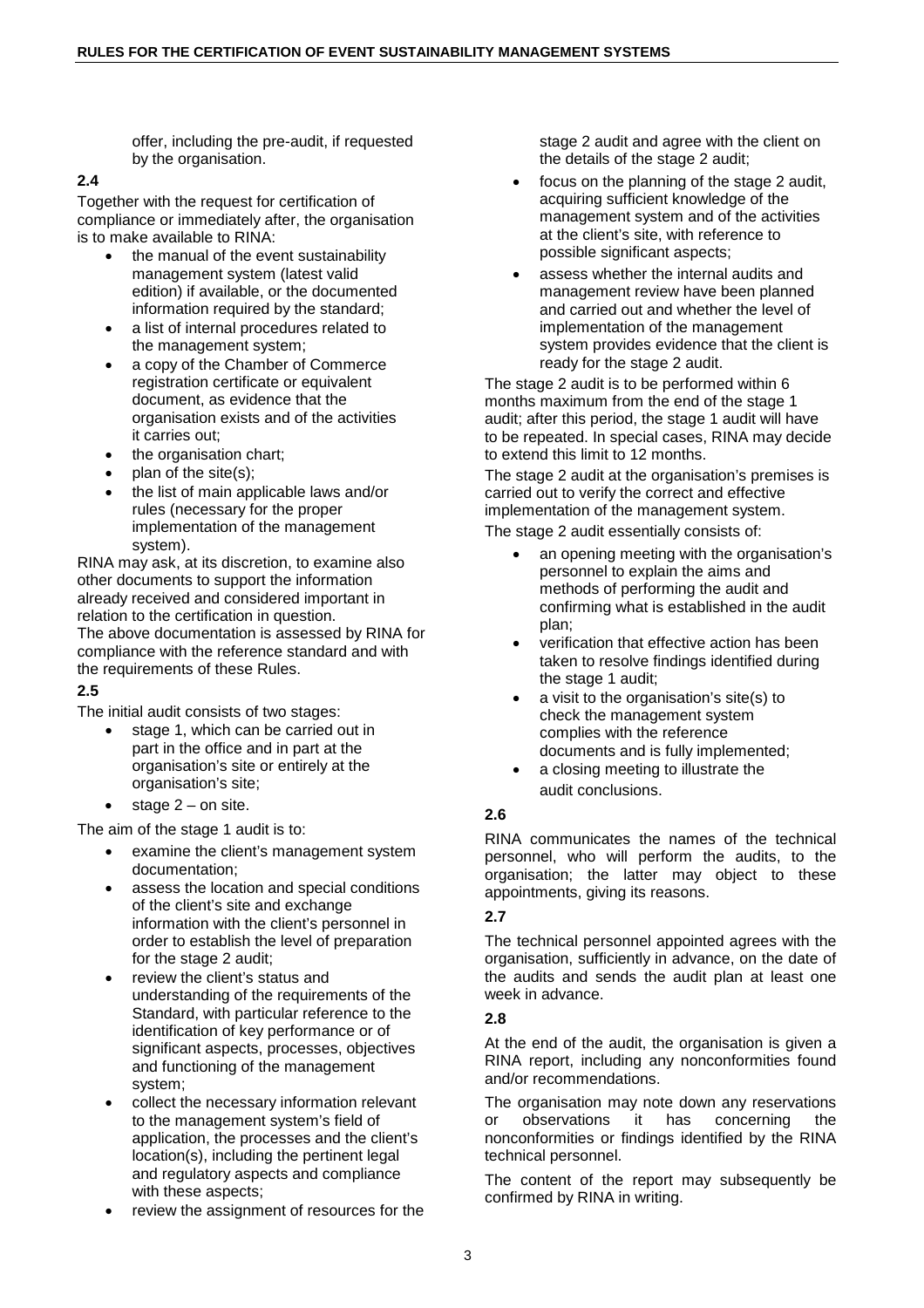If there is no written communication from RINA, the report is considered confirmed after three working days from its delivery to the organisation.

In the case of minor nonconformities, after analysing the causes of the nonconformities contained in the above report, the organisation is to propose the necessary handling of these nonconformities, as well as the corrective action/measures necessary and the expected time of implementation, to RINA by the date given in the report. Acceptance of these proposals and relative implementation time is communicated to the organisation by RINA in writing.

In the case of major nonconformities<sup>1</sup>, RINA may carry out a supplementary audit within three months to check whether the corrective actions proposed have been properly implemented. Following the successful outcome of the audit, the certification process can continue.

If the above deadline is not met, the checks referred to in paragraph 2.5 are to be redone within six months of the date of the finding.

Once the six-month period has elapsed and the assessment has not been positively concluded, RINA can consider the certification file closed and will charge the time and costs incurred up to that time.

In such a case, an organisation which intends to proceed with RINA certification will have to submit a new request and repeat the certification process.

The above time limits may, in special cases, be modified in the case of a justified request, in the opinion of RINA, by the organisation.

## **2.9**

 $\overline{a}$ 

On successful completion of the checks and subject to review by an independent reviewer, as well as approval by the authorised person, a Certificate of Conformity, valid for three years, will be issued to the organisation together with the programme of periodic maintenance audits, normally performed annually.

This programme may be modified by RINA on the basis of the results of the previous periodic audits.

#### **CHAPTER 3 – MAINTENANCE OF CERTIFICATION**

## **3.1**

During the period of validity of the Certificate of Conformity, the organisation must ensure its Event Sustainability Management System remains compliant with the ISO 20121:2012 Standard.

## **3.2**

RINA carries out periodic maintenance audits and communicates the outcome to the organisation as described in Chapter 2, as applicable.

During the periodic maintenance audits, the action taken following minor nonconformities identified during the previous audit and the method for communicating certification will be reviewed.

## **3.3**

The technical personnel appointed agrees with the organisation, sufficiently in advance, on the date of the periodic maintenance audit and sends the audit plan at least one week in advance.

## **3.4**

Reference is to be made to Chapter 2 as concerns the method of communicating the audit outcome. The validity of the certificate is confirmed following the positive result of the maintenance activities.

## **3.5**

RINA also reserves the right to perform additional audits and/or checks, compared to those established in the three-year programme, announced or unannounced, at the organisation:

- if it receives complaints or reports, considered particularly important, related to the organisation's compliance with the requirements of the reference standard and with these Rules;
- in relation to significant changes which have taken place in the organisation;
- in the case of organisations whose certificate has been suspended.

Should the organisation refuse, without a valid reason, RINA may start the certification suspension procedure.

If the complaints and reports are considered justified by RINA, the cost of performing the additional audit will be charged to the organisation.

## **3.6**

The organisation is to keep a record of any complaints related to the activities covered by certification and of the relative corrective action taken and is to make it available to RINA together with the corrective action taken during the periodical audits, where and when applicable.

<sup>1</sup> Major nonconformities mean:

<sup>-</sup> failure to fulfil one or more requirements of the reference rules/ standards;

<sup>-</sup> a situation such as to cause a serious shortcoming in the asset management system;

<sup>-</sup> non-compliance with one or more requirements of these Rules.

Minor nonconformities are:

<sup>-</sup> situations, such as those mentioned in the previous point for major nonconformities, not considered particularly important in terms of asset management system compliance.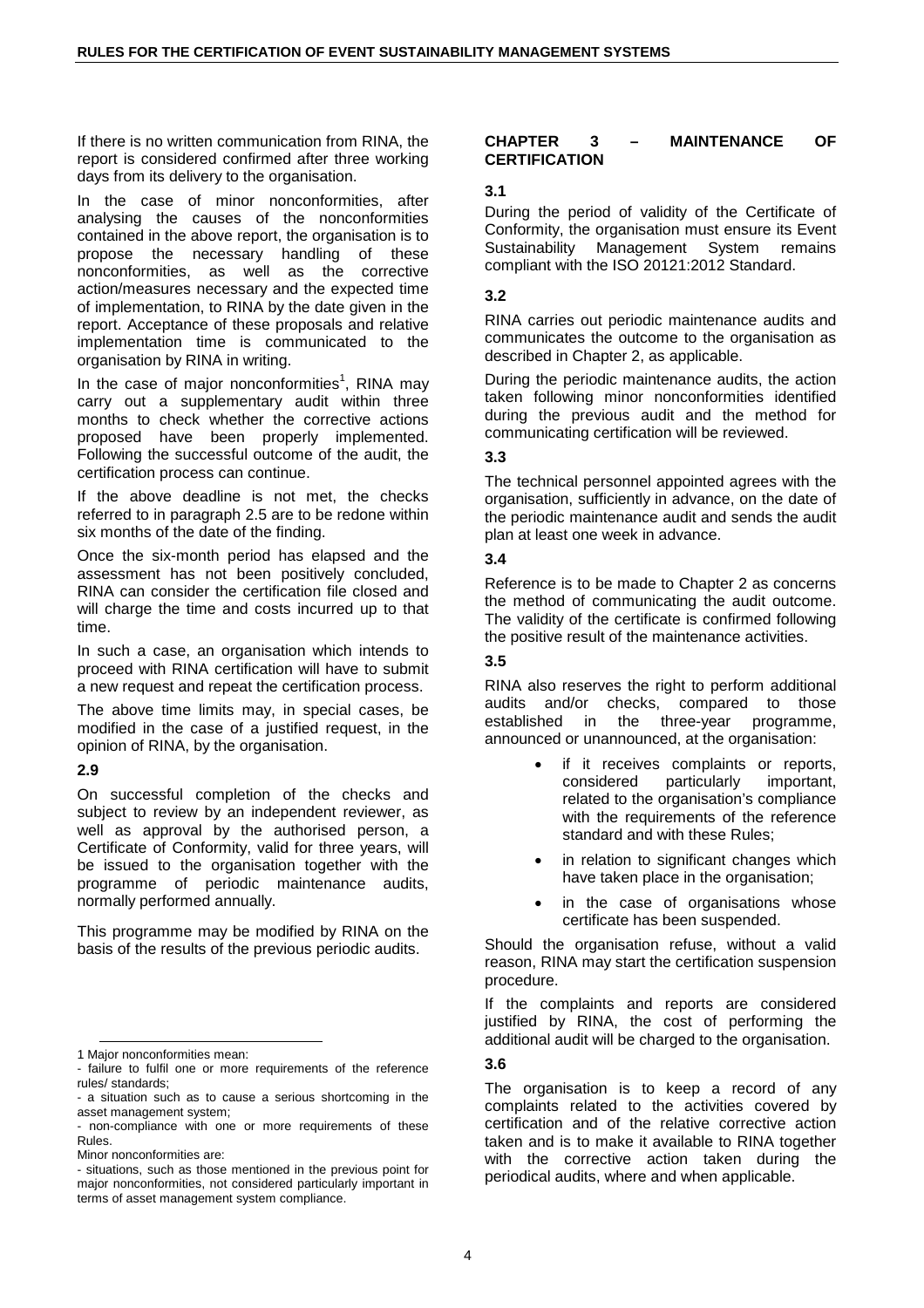#### **3.7**

In order to be able to undertake the above checks, the RINA technicians are to be given free access, even without advance notice, during normal working hours, to the premises and archives of the organisation's site(s).

RINA communicates, in advance, the names of the technical personnel, who will perform the audit, to the organisation; the latter may object to these appointments, giving its reasons.

## **CHAPTER 4 – RECERTIFICATION**

## **4.1**

With reference to the three-yearly recertification audit, the organisation is to contact RINA approximately three months before the date established in the organisation's three-year audit programme, to enable the activities to be planned and the date to be agreed for the recertification audit.

The organisation is to send an up-to-date copy of the Informative Questionnaire, completed in all its parts.

If the previous contract is no longer valid, the contract between RINA and the applicant is managed as described in paragraph 2.2.

The date of the recertification audit, agreed with the organisation sufficiently in advance, is officially confirmed to it in writing.

## **4.2**

RINA communicates, in advance, the names of the qualified technical personnel, who will perform the audit, to the organisation; the latter may object to these appointments, giving its reasons.

## **4.3**

The technical personnel appointed agrees with the organisation, sufficiently in advance, on the date of the periodic maintenance audit and sends the audit plan at least one week in advance.

## **4.4**

The aim of the recertification audit is to confirm maintenance of compliance of the Event Sustainability Management System with the ISO 20121:2012 Standard.

## **4.5**

On successful completion of the checks and subject to review by an independent reviewer, as well as approval by the authorised person, a Certificate of Conformity, valid for a further three years, will be reissued to the organisation together with the programme of periodic audits.

Written confirmation of approval by RINA of the renewal and consequent issue of the certificate is sent to the organisation.

#### **4.6**

The recertification process must necessarily end with a positive outcome before the expiry date indicated on the certificate, which cannot be extended by RINA.

Consequently, the recertification audit must be concluded positively in sufficient time to allow RINA to approve the renewal and reissue the certificate by the above date (at least one month before the expiry date indicated on the certificate).

If the organisation does not meet the above deadlines and does not obtain reissue of the certificate prior to its expiry, the certificate is to be considered as having expired the day after the expiry date indicated on the certificate.

If the organisation intends to re-apply for certification after the expiry date of the certificate it must submit a new request and follow, in general, the whole process established for initial certification.

#### **CHAPTER 5 – MANAGEMENT OF CERTIFICATES OF CONFORMITY**

## **5.1**

The Certificate of Conformity issued by RINA is valid for three years starting from the date of issue and contains at least the following information:

a) the certificate number;

b) company name and address of the certificate holder;

c) field of application of the certificate;

- d) reference standard;
- e) date of issue;
- f) validity and expiry date;

g) signature of the authorised person.

## **5.2**

From the time of issue of the certificate by RINA, both the certificate and related three-yearly audit programme will be made available to the organisation in the "Member Area" of the RINA web site (www.rina.org). The organisation can thus access and download the above documents directly from that area of the RINA site.

If the organisation is unable to access the internet, it can ask the pertinent RINA office for a paper copy.

## **5.3**

The validity of the certificate may be suspended, revoked or renounced, in accordance with what is stated in Chapters 8 and 9.

# **5.4**

RINA publishes and updates the following on its web site www.rina.org: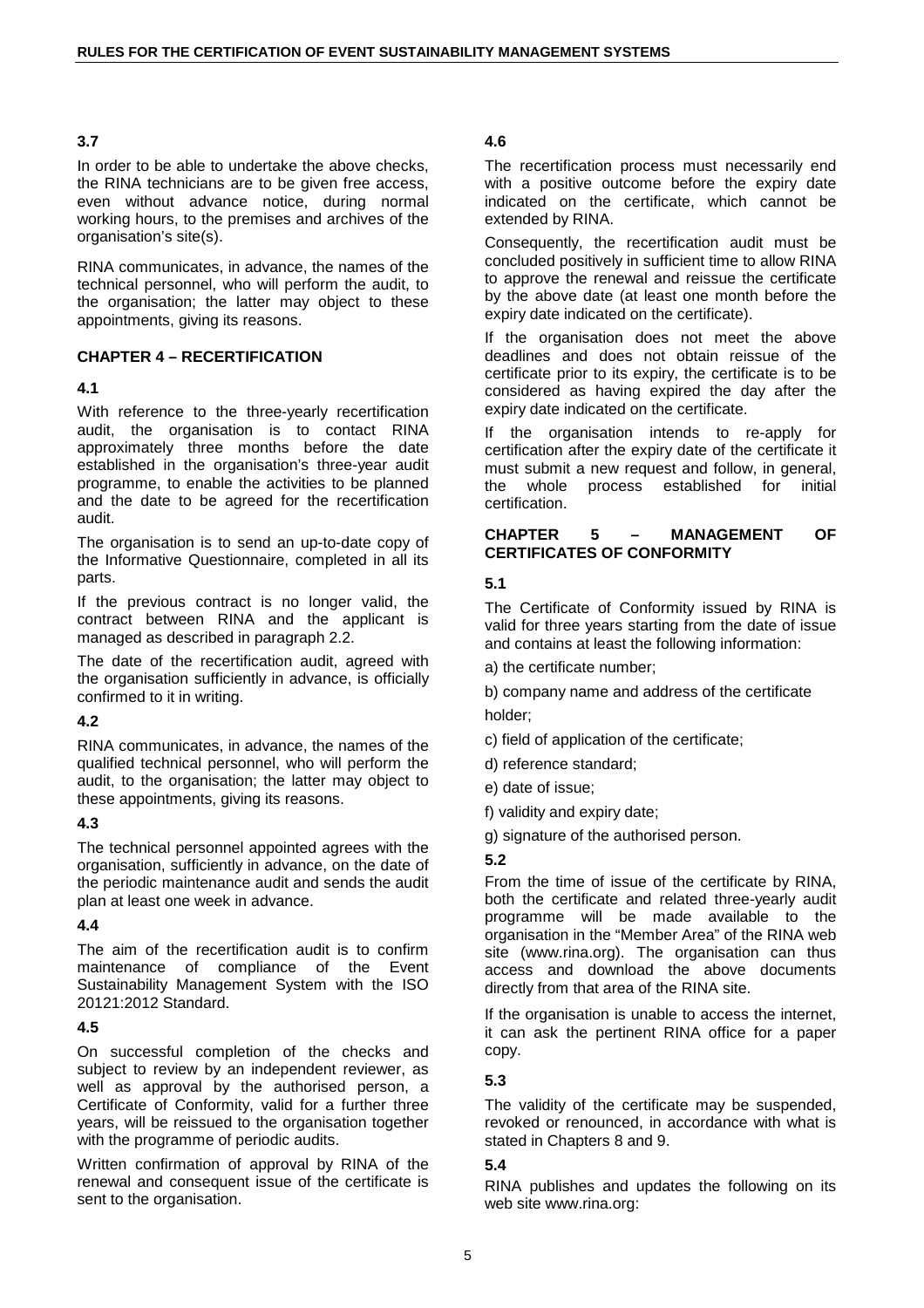- the list of certified organisations;
- the validity status of the certificates issued, indicating the status for each certificate: valid, suspended or invalid.

On request, RINA can provide information on the causes which have rendered the certificate invalid.

#### **CHAPTER 6 – CHANGES TO CERTIFICATION**

## **6.1**

An organisation which has a Certificate of Conformity may ask for it to be modified or extended, by submitting the "Informative Questionnaire" again, completed in all its parts.

RINA reserves the right to examine the requests, on a case by case basis, and to decide the method of assessment for the purpose of issuing a new Certificate of Conformity.

## **6.2**

The organisation is to promptly inform RINA of any changes made related to aspects which may influence compliance of the product and of the organisation.

This requirement concerns, for example, changes relevant to:

- the legal, commercial, organisational or ownership status;
- the organisation and management (i.e. key personnel or technical staff, decisionmaking process);
- the sites:
- the field of application of the activities covered by certification;
- significant changes in the management system and processes.

RINA reserves the right to carry out additional audits at the organisation if the changes communicated are considered particularly significant from the point of view of maintaining compliance with the requirements of the reference standard and of these Rules or to review the economic conditions for possible amendment of the contract.

#### **CHAPTER 7 – TRANSFER OF ACCREDITED CERTIFICATES**

## **7.1**

If an organisation, whose certificate has been issued according to the system described in these Rules and is a valid certificate issued by another accredited body, submits a request for certification, RINA will perform a check which includes:

> a review of the reports of the previous audits performed by the accredited

body which issued the previous certificate;

an audit of the organisation, whose extent will depend on the level of compliance and validity of the previously issued certificate.

The organisation is also to inform RINA of:

- the reason for wanting to transfer certification;
- any observations or reports from pertinent national or local authorities;
- any complaints received and relative action taken.

The contract between RINA and the applicant is managed as described in paragraph 2.2.

On successful completion of the checks and subject to review by an independent reviewer, as well as approval by the authorised person, a Certificate of Conformity is issued which, in general, maintains the expiry date already established by the body that issued the previous certificate.

In general, also the programming already established by the body that issued the previous certificate is maintained for the execution of the periodical maintenance and renewal audits.

#### **CHAPTER 8 – CERTIFICATE SUSPENSION, REINSTATEMENT AND WITHDRAWAL**

## **8.1**

The validity of the certificate issued may be suspended in accordance with what is stated in the "GENERAL CONTRACT CONDITIONS GOVERNING SYSTEM, PRODUCT AND PERSONNEL CERTIFICATION" and in the following specific cases:

- if the organisation does not allow the periodic maintenance or renewal audits to be carried out when due;
- if minor nonconformities are found which have not been resolved by the deadlines established by RINA;
- if the organisation has not met the established deadlines to communicate the corrective action, following nonconformities reported in the audit report;
- if the organisation has undertaken important restructuring work within the site(s), transfers to another site(s) without informing RINA of these changes;
- confirmation of serious complaints received by RINA;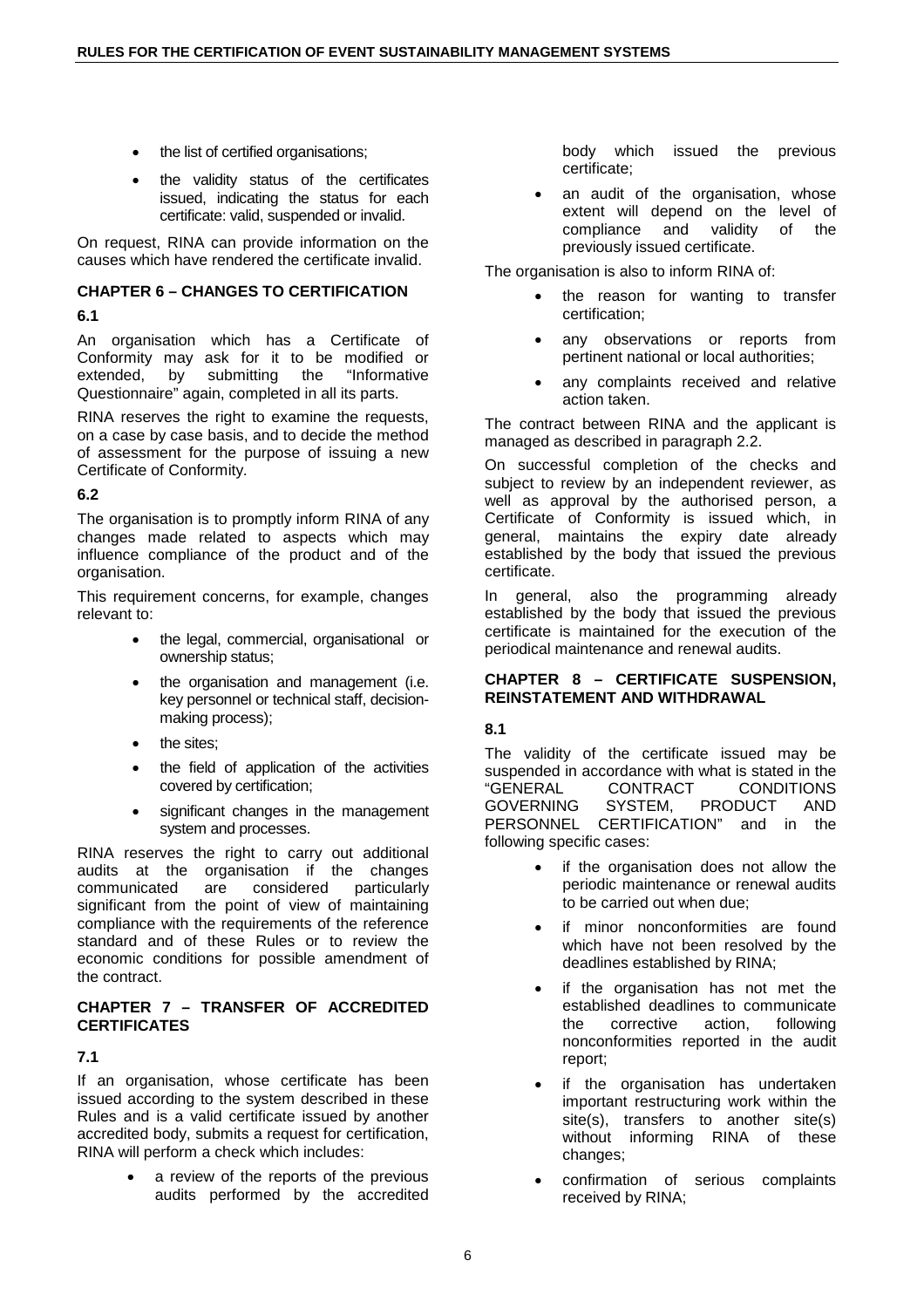in any other circumstance which, in the opinion of RINA, has a negative influence on the conformity of the organisation and of the certified products.

Moreover, the organisation may ask RINA, giving its reasons, to suspend certification for a period in general of not more than six months and, in any case, not beyond the expiry date of the certificate.

Suspension is notified to the organisation in writing; the conditions for reinstating certification are specified as well as the date by which they are to be implemented.

## **8.2**

Reinstatement of certification is dependent on verification that the shortcomings which led to suspension have been resolved and is checked by means of an in-depth audit to verify that the management system complies with all the requirements of the reference standard.

If the causes which led to suspension are not resolved by the above-mentioned deadline, the certificate will be withdrawn.

## **8.3**

If the Certificate of Conformity is withdrawn, the organisation is to immediately cease using it.

#### **CHAPTER 9 – RENUNCIATION OF CERTIFICATION**

# **9.1**

An organisation may submit a request to RINA to renounce its certificate due to the fact that it has ceased its activities or for other reasons.

RINA, on receipt of such a communication, will begin the procedure to render the certificate invalid.

## **CHAPTER 10 - CONTRACTUAL CONDITIONS**

With regard to the contractual conditions, the requirements contained in the current edition of the RINA Rules "GENERAL CONTRACT CONDITIONS GOVERNING SYSTEM, PRODUCT AND PERSONNEL CERTIFICATION" apply.